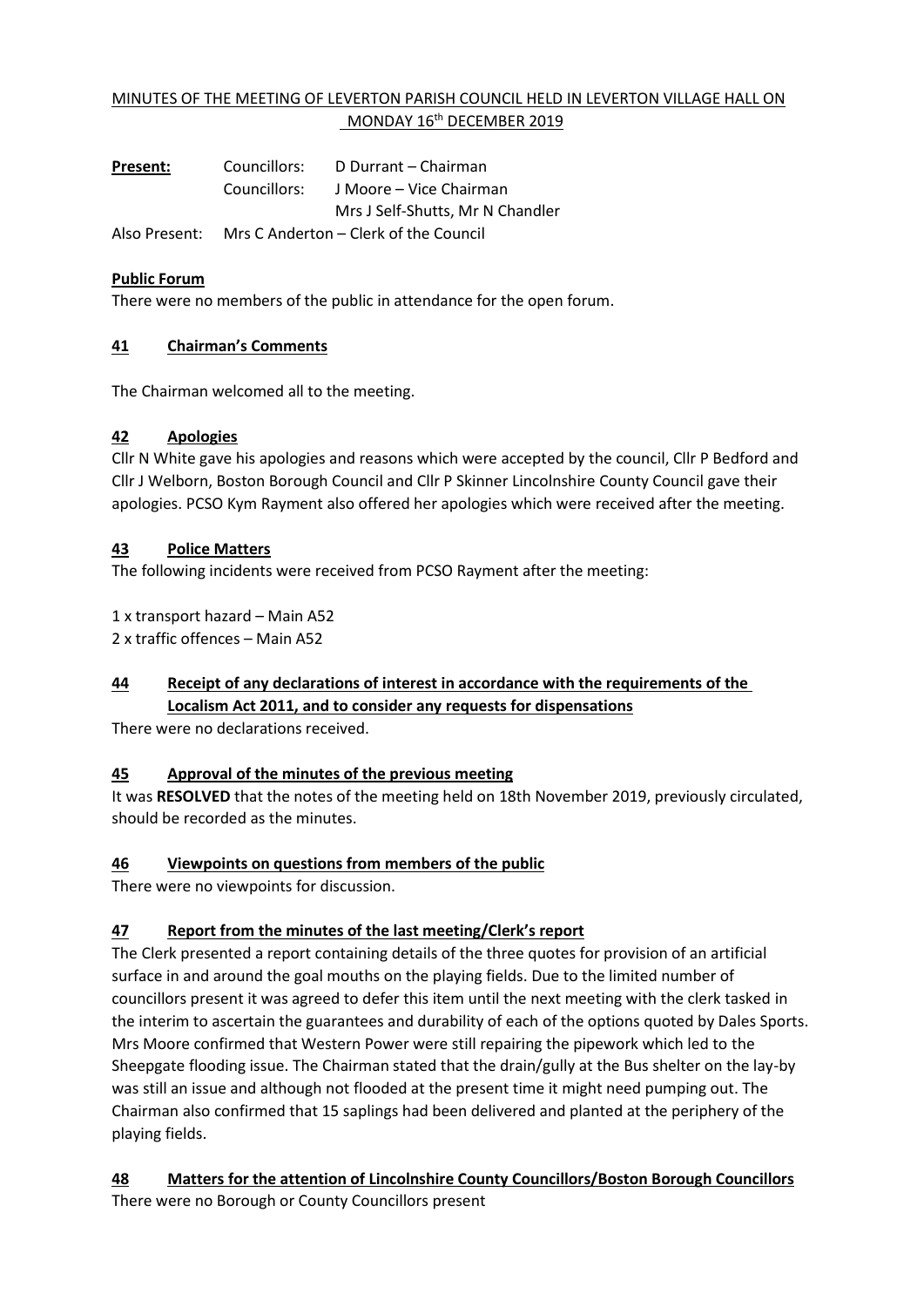# **49 Accounts for payment/Finance**

It was **RESOLVED** to accept the payments as per the BACS statement 12/16 dated December 2019. Members were given a report from the RFO which updated all members present on the current financial situation. The bank account balance as at close of business on 30th November 2019 was £29,271.54 with BACS and cheque payments of £512.48 due to be made after approval at this meeting.

### **50 Precept**

The clerk presented an up to date budget showing the expenditure incurred to date and the forecast for the coming year. The Members discussed the budget and **RESOLVED** that the Precept remain the same, at £15,000, for the next financial year.

## **51 Correspondence received which the Council are invited to resolve upon**

- 1. Parish Council Newsletter circulated to all members
- 2. Schools admission policy
- 3. Call Connect Christmas promotion from December 23<sup>rd</sup> until January 2<sup>nd</sup> inclusive countrywide CallConnect bus service is giving passengers the chance to travel free for 15s and under and only £1 one way for adults.
- 4. English language provision in Boston an exciting launch of a new website [www.learnenglishinboston.co.uk](http://www.learnenglishinboston.co.uk/)
- 5. FixMyStreet updates received confirming all those reported have been dealt with or are in the process of being dealt with.
- 6. Information Commissioners Office we have now completed policy renewal for GDPR compliance
- 7. LALC E-News Update circulated to all members
- 8.

# **52 Planning**

1. Application No: B/19/0486

Single storey rear extension and two storey side extension at 11, Laceys Lane, Leverton, Boston, Lincolnshire, PE22 0BD – The Parish Council had no objectios and supported this application

## **53 Reports for Various Bodies/Other Members**

Mrs Moore stated that the issue of standing water at No 4 on the pull in area adjacent to the Main A52 carriageway has reoccurred due to the heavy rain. The Chairman agreed to contact Mr C Chandler at the Highways Department. The clerk confirmed she had received a complaint from residents on Sheepgate regarding the mud still being dragged into the gullies opposite Come Bye by the tractors exiting the field. The clerk confirmed that she had spoken to the farmer and had asked for the sweepers to be deployed more often to combat this. Mrs Moore and Mrs J Self-Shutts asked if it would be possible to have an area of hard standing put in at the bottom of the ramp up to the pumping station. Although it was agreed that the gates remaining locked was a positive deterrent to fly tipping, the downside was that with no access for cars to get to the large parking area at the top, the verges at the bottom were being torn up by vehicles turning round. The clerk confirmed she would raise this with Cllr P Bedford.